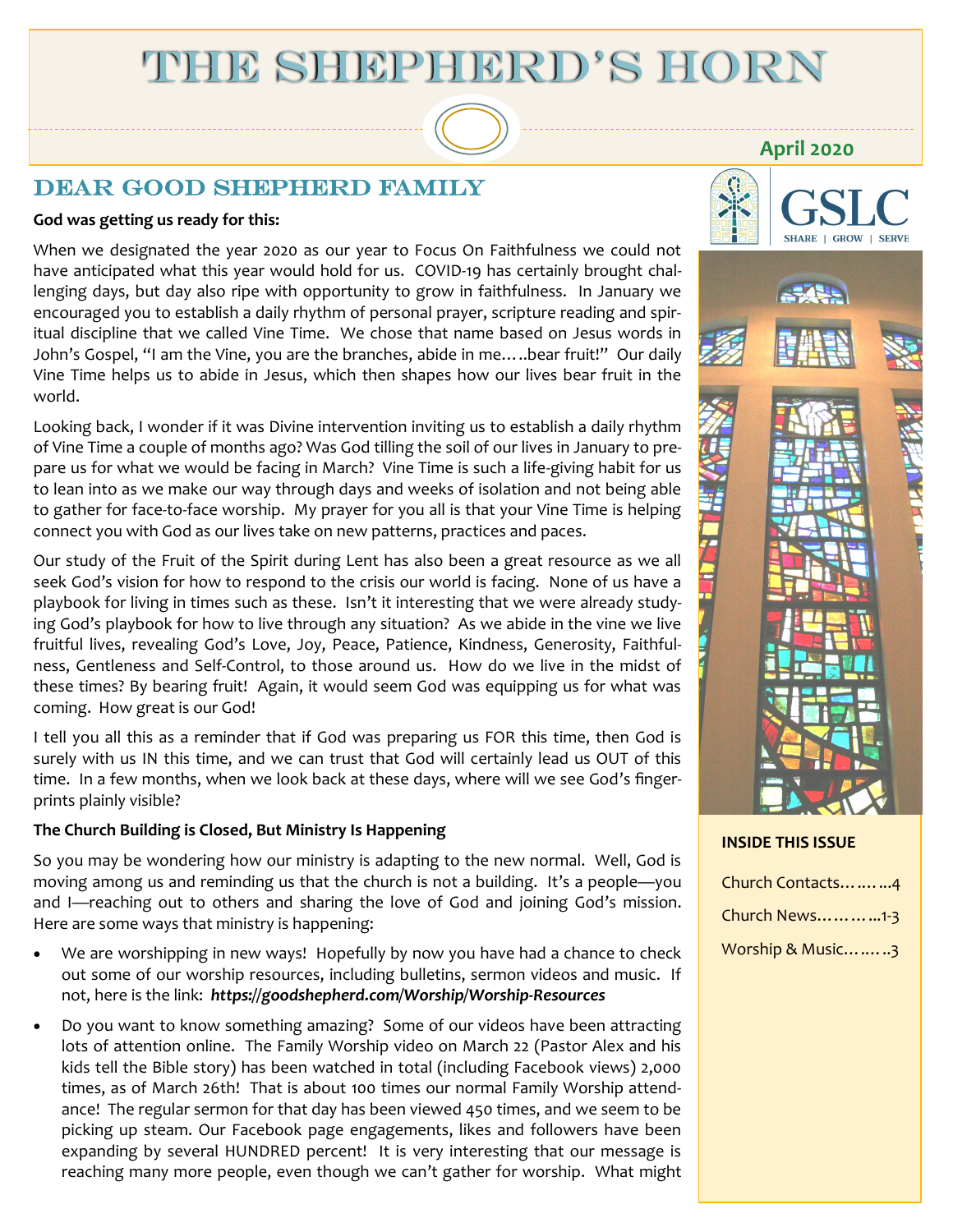God be up to here?

- Special thanks to volunteers Mark Buelsing for helping us get all this on our webpage and Frank Wiewandt for doing the taping for our latest sermons.
- Daily Devotions—delivered to your inbox Monday-Friday—offering you material for your Daily Vine time. Most days our post is approaching 200 readers. Here is the link to the daily devotions: *https://goodshepherd.com/Daily-Devotions*
- We are still doing outreach and supporting our regular outreach partners at our promised amounts, and looking for ways to partner with the families from Taft, food pantries and other organizations as we navigate this time.
- One of our ministry partners, Interfaith Hospitality Network (IHN), is having a particularly challenging time right now as they need to innovate how they care for the homeless. To support them we are investing an extra \$3000 in their ministry this month, including \$2000 in memory of Judy Herrmann, who was a champion for IHN. We also donated \$500 worth of toys and snacks. Here is the video of our shopping trip (viewed about 650 times on Facebook): *https:// www.facebook.com/268222303222760/videos/2607310549394482/*
- Staff and Volunteers are reaching out by phone call. As of March 26th the Staff have made well over 100 phone calls to members—and the CFAM teams have been keeping up with their care receivers by phone, email and the US post office.
- Campus Ministry is still happening! Even though we had to close the house for now, and campus is cleared of students, NOSH is still happening! Pastor Alice and Matthew Petersen are hosting NOSH on Zoom and last time 15 students and alums showed up! They are also holding discipleship groups online, and staying in regular contact with students. They also found a way to play group board games online!
- High School Ministry is happening. This is a hard time for students as proms, sporting events and concerts are being canceled and classes are now online—but our "flock" of students are still meeting together and supporting each other using the latest technology.
- The Church Council is meeting—we called one special meeting in mid-March using Zoom and will meet again in early April. We are prayerfully discerning next best steps for our ministry.
- Our Moms of Faith group has increased how often they meet. These moms want to connect so they are meeting (via Zoom) weekly rather than monthly.
- This year about 130 people signed up to be a part of a small group for Lent. Several of those groups have continued to meet online, and are finding they can grow in faith and support each other, even if they are not in the same room. The group made up of young families is also staying connected!
- Your Staff continues to meet. In fact we are meeting even more (online, of course) as we dream, imagine and plan for new ways to do ministry.

There are many more ways Good Shepherd's ministry continues to do God's work in the world—every household that is engaging in worship at home, those committed to living the Fruit of the Spirit, those making financial donations—ALL of you are tools in God's hands. Thanks all of you who are finding ways to engage.

#### **What Can You Do?**

- *Connect with God.* Be open to how God wants to reveal the fruit of the spirit in your life as you love your neighbor.
- *Connect with others.* Stay connected with others at Good Shepherd by checking in with each other. What if we all made one or two phone calls a day? That's a lot of phone calls and a lot of love being shared!
- *Engage with the resources that we are providing.* Let's keep the momentum of our ministry going. How is God prompting you to be involved?
- *Support our ministry financially.* You can give online or by mailing in your gift. Since we are not gathering, we aren't gathering Sunday offerings, and that is definitely a challenge. Please send in your gifts by mail, or give on line, so we can continue to make an impact in our community and in YOUR life. Here is a link: *https://goodshepherd.com/Donate*
- Share—please share our daily devotions and worship resources with others. Forward our emails. If you see us post something on Facebook please share to your own page. Pastor Alex's family worship sermon was shared 20 times on Facebook. We ask you to share, not to feed our egos, but because this is a way for us to share the Gospel and God's love with those who may feel far from God right now, and may not have a faith community to lean into. We can reach peo-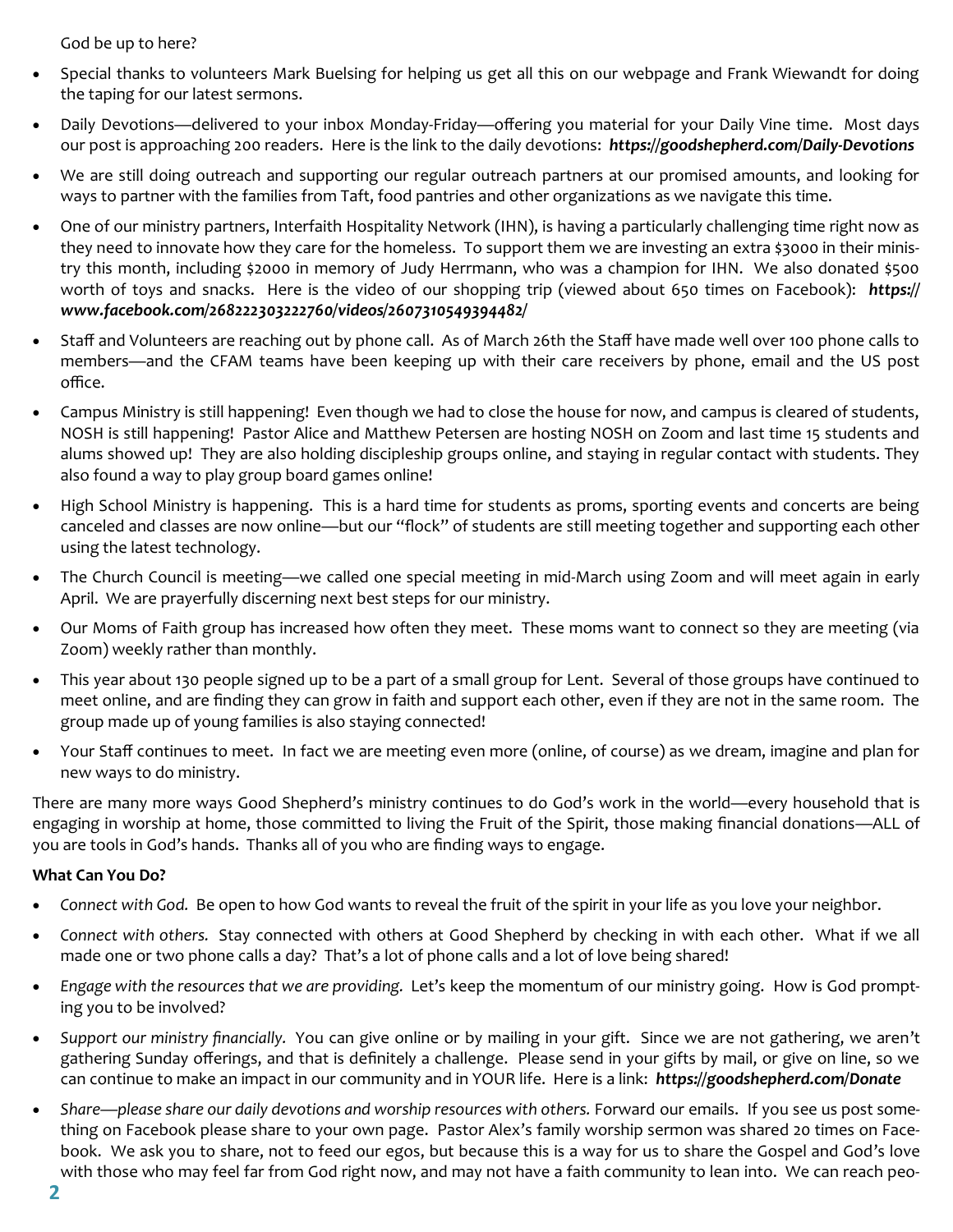ple all over the world with one click. Will you help?

• *PRAY—pray for the healing of our world.* Pray for medical personnel, teachers, parents, public safety workers. Pray for our ministry.

#### **What's Next?**

Well, right now we don't know what the time frame is for when we can get back together. What we do know is that as soon as it is safe for us to do so we will put out the call to worship and come back together as a family of faith. For now, let's observe what God is doing in our midst as we explore these new ways to be church. God is leading us!

Thanks for all the ways you share in and support the ministry God is calling us to. You are loved!

*Pastor Heidi Johns*

## Bringing Worship to you

We may not be able to gather for face-to-face worship, but there will definitely be worship for Holy Week. Won't you join us?

April 5, PALM SUNDAY - We will be celebrating Jesus' triumphant ride into Jerusalem and begin our Holy Week Journey. We will follow the same format as the last two Sundays in March by providing several bulletin options including music and a video sermon. Jesus creates quite a stir as he enters the holy city with people shouting, waving palm branches and laying garments on the road. It causes some to ask "who is this?". Throughout the week we will be reflecting on that question.

*April 6, 7 and 8* - Our Daily Devotions will be focusing on the days leading up to Jesus' trial and crucifixion. Plan now to set aside time each day to join him on this journey through reading and prayer.

*April 9, Maundy Thursday* - On this holy day we read the story of Jesus washing the feet of the Disciples. We will be providing you with a resource bulletin to use at home and invite you to join around your dinner table for a meal and a time to wash each other's feet (or hands). We feel strongly that this interactive service will help you deepen intimacy not only with God but also with each other. Don't miss out on this unique way to walk with Jesus during Holy Week.

*April 10, Good Friday* - We will be providing a very simple service for you to join that will include the reading of the Passion Story utilizing several voices, and the singing of "Were You There?"

*April 12, Easter Sunday* - We will be celebrating Christ's resurrection and victory over sin and death. This will be an Easter to remember, for sure. Perhaps we have never needed to hear the story of the power of God to bring life out of death—and hope out of despair, more than we do right now. The tomb is empty. Even the days we are living in now are leading to resurrection. Join us to hear God's powerful message for YOU this day.

## Other Notable updates/Info

**Mulch Sale** - It is with a heavy heart that we are canceling the Mulch Sale. All signs point to the "Stay At Home" Order being extended through April. If you had previously submitted an order and payment, your payment should have been returned in the mail. See Jen Jarman with questions (jjjarman@goodshepherd.com)

**55+ Club** - The 55+ Club Meeting for April has been canceled. Keep an eye on future Horns for when the meetings will start up again.

**Taft Elementary** - Keep an eye on your email for ways that we are still connecting with our Taft students through letters. See Anne or Mary with questions about this.

**Social Media** - We are communicating A LOT through social media, so give us a follow on Facebook (@GSLC.Cinci).

## **Our Mission**

Good Shepherd is a caring Christian community whose purpose is to...

**SHARE** God's grace;

**GROW** our faith;

**SERVE** others.



*We are rooted in the Bible.*

**Our Core Values**

*Unconditional love*

*Grace*

*Forgiveness*

*Faith*

*Service*

*Hospitality*

*Compassion*

*Stewardship*

*Integrity*

*Learning*